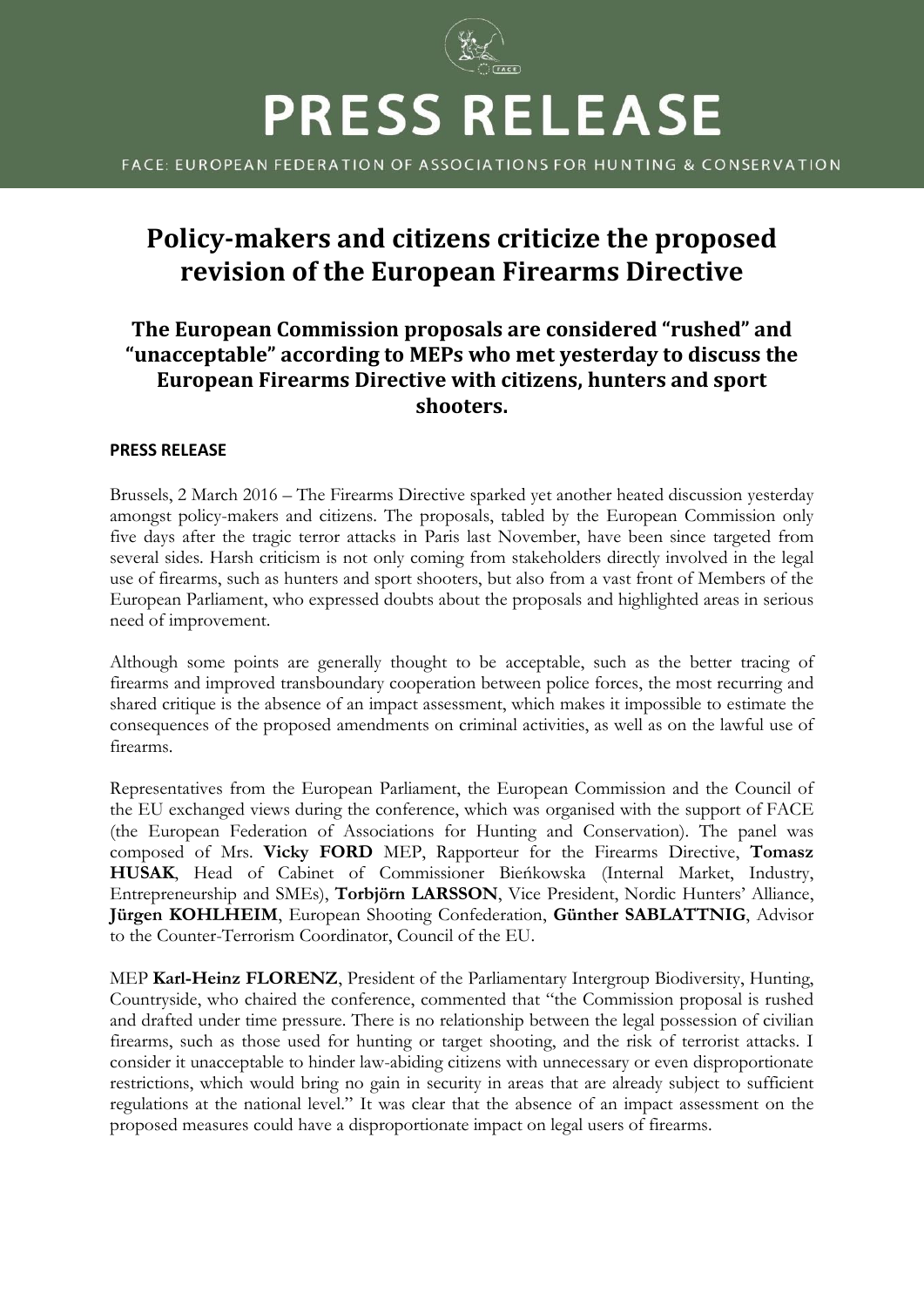One of the most controversial points is the proposed ban of firearms based on their resemblance to military firearms. While the Commission is not offering any justification for this measure, there is widespread agreement that restricting legal use will have no effect on the black market as legal and illicit markets are not complementary. Concerns were also expressed that common target shooting firearms used for Olympic shooting disciplines and World Championships could be considered as "military firearms".

On issues concerning minimum age, storage, the time-limited validity of licences and medical tests, MEPs rejected the Commission's proposal recalling the subsidiarity principle, which enables Member States to adopt legislation tailored to national requirements.

Existing best practices put in place by countries such as Sweden, which guarantee the continuous strict control of authorities over the sale of firearms by means of distance communication, namely the Internet, make a ban unnecessary. MEPs urged the European Commission to avoid discrimination towards specific user groups, such as hunters and sport shooters, by preventing individual owners to sell their firearms on-line, a tool which is otherwise fostered by EU policies.

MEP **Vicky FORD**, voiced the concerns of many MEPs stating that the Commission did not respond directly to the question asked by her committee. Mrs. **FORD** stated that the Commission had planned to protect the interests of sport shooters and hunters, but nonetheless the written text was not a reflection of their initial plan.

In his statement, Mr **HUSAK**, reiterated the intention of the Commission to improve the security of citizens declaring its willingness to constructively cooperate with stakeholders in view of finding common solutions, while denying widespread allegations whereby hunters and sport shooters would be the real target of the restrictions.

"From a hunters' perspective, it has been a shocking and demeaning experience to be at the center of the discussion surrounding terrorism and illegal trafficking of firearms", said **Torbjörn LARSSON**. "Hunters are nature-loving, law-abiding citizens that take great pleasure in the conservation of our natural resources for generations to come. We do not cause trouble. On the contrary, hunters actively invest their time and money in activities that directly benefit society, such as habitat and species management, tracking down game involved in traffic accidents, pest control and mitigating the effects of invasive alien species. Apart from some useful improvements on the traceability of firearms, the Commission's proposals appear to respond to a non-existing problem." Mr. LARSSON also explained how banning semi-automatic rifles would negatively impact both disabled and female hunters as well as restrict the hunting and tracking of certain species of large game.

"The European Commission's proposals are unfortunately a good example of bad law-making" stated MEP **Bendt BENDTSEN**, Vice-President of the Intergroup Biodiversity, Hunting, Countryside. "This is a case of symbolic politics! The proposed revision is irrelevant for the fight against terrorism, which was presented to be its main objective. Instead, the proposal will affect a lot of hunters and sport shooters who simply exercise their hobby. Hunters and sport shooters are not the ones committing acts of terrorism in Europe, and no legal firearm has been used in the terrorist activities we have seen - only illegal weapons have." Mr **BENDTSEN** also stated that it should still be possible for private persons to legally trade firearms between themselves. However, with this proposal, he stated "the Commission is shooting sparrows with cannons."